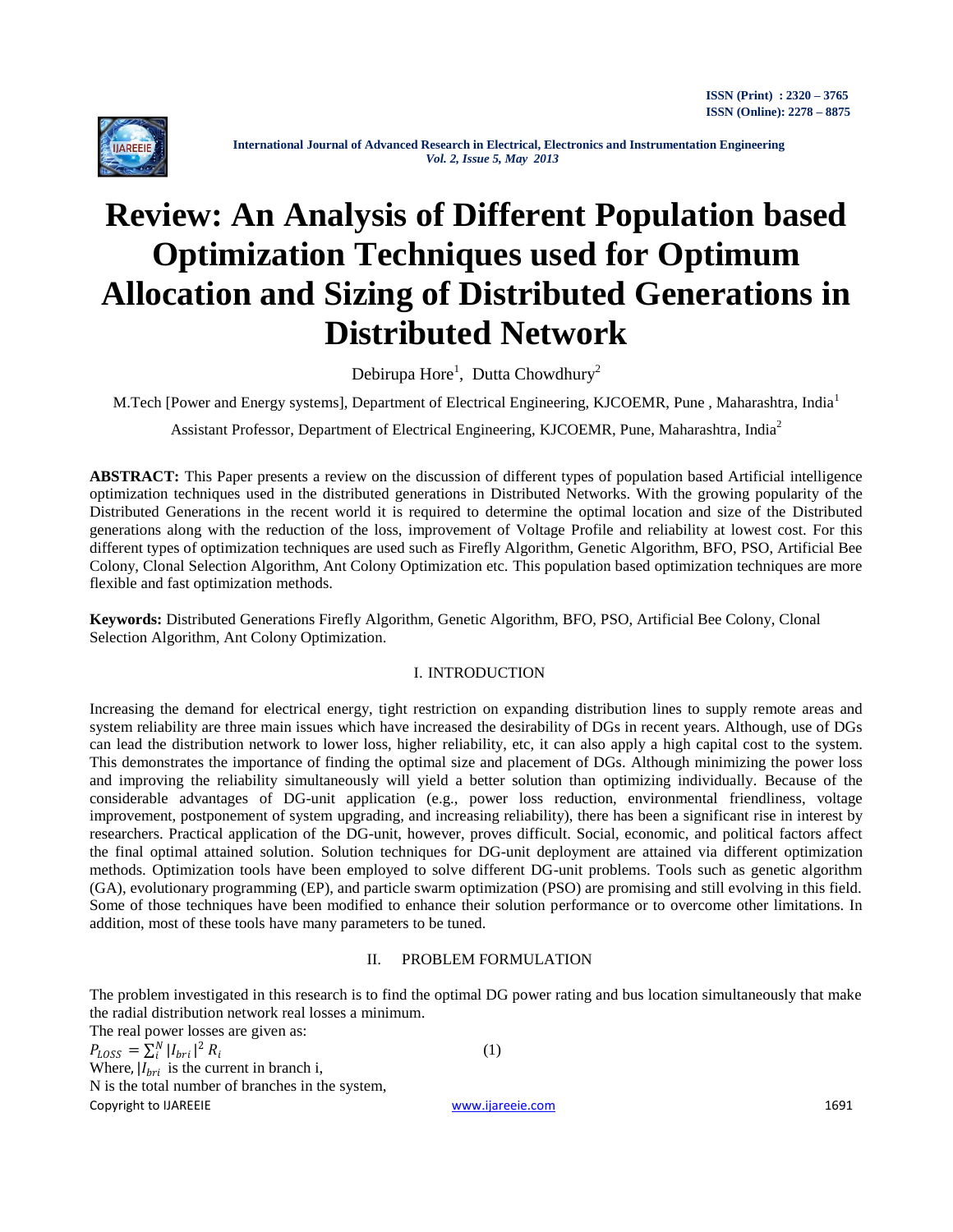

 $Ri$  is the branch resistance.

Based on equation 1, the line power losses could be reduced by lowering the branch currents in the distribution network. One way to reduce the current in certain parts of the network is to introduce the DG.

The problem is formulated as one of constrained mixed integer nonlinear programming with the location being discrete and the size being continuous. In the developed algorithm, the objective function to be minimized is the total network power losses while satisfying certain constraints imposed on the system variables. The objective function is as follows:-

Minimize PLoss

The equality constrains are the non-linear power flow equations of the radial distribution system. They can be written in vector form as follows:-

$$
H(x, u) = 0
$$

Where, x is the state vector which represents the dependent variables.

U is the control vector that represents the independent variables.

The inequality constraints are the voltage limits imposed on the radial distribution system as follows:-

 $V_j^{min} \leq V_j \leq V_j^{max}$ j=1…... K

Where, *j* is the distribution bus number.

The inequality constraint associated with the DG real power output is as follows:-

 $P_{DG}^{min} \leq P_{DG} \leq P_{DG}^{max}$ 

# III.GENETIC ALGORITHM (GA)

The Genetic Algorithm (GA) is a method for solving both constrained and unconstrained optimization problems that are based on natural selection, the process that drives biological evolution. The GA repeatedly modifies a population of individual solutions. At each step, the GA selects individuals at random from the current population to be parents and uses them to produce the children for the next generation. Over successive generations, the population "evolves" toward an optimal solution The GA uses two main types of rules at each step to create the next generation from the current population:

1) Selection rules select the individuals, called parents that contribute to the population at the next generation.

2) Reproduction is the step used to generate a second generation population of solutions from those selected through genetic operators: crossover (also called recombination), and/or mutation: a- Crossover rules combine two parents to form children for the next generation, b- Mutation rules apply random changes to individual parents to form children. For detailed description of GA refer to reference

# IV.ARTIFICIAL BEE COLONY ALGORITHM

Copyright to IJAREEIE [www.ijareeie.com](http://www.ijareeie.com/) 1692 The artificial bee colony (ABC) algorithm is a new meta heuristic optimization approach, introduced in 2005 by Karaboga [13]. Initially, it was proposed for unconstrained optimization problems. Then, an extended version of the ABC algorithm was offered to handle constrained optimization problems [15]. Furthermore, the performance of the ABC algorithm was compared with those of some other well-known population-based optimization algorithms, and the results and the quality of the solutions outperformed or matched those obtained using other methods [15]–[19]. The colony of artificial bees consists of three groups of bees: employed, onlookers, and scout bees. The employed bees are those which randomly search for food-source positions (solutions.) Then, by dancing, they share the information of that food source, that is., nectar amounts (solutions' qualities), with the bees waiting in the dance area of the hive. Onlookers are those bees waiting in the hive's dance area. The duration of a dance is proportional to the nectar content (fitness value) of the food source currently being exploited by the employed bee. Hence, onlooker bees watch various dances before choosing a food source position according to the probability proportional to the quality of that food source. Consequently, a good food-source position (solution) attracts more bees than a bad one. Onlookers and scout bees, once they discover a new food-source position (solution), may change their status to become employed bees. Furthermore, when the food-source position (solution) has been visited (tested) fully, the employed bee associated with it abandons it, and may once more become a scout or onlooker bee. In a robust search process, exploration and exploitation processes must be carried out simultaneously. In the ABC algorithm, onlookers and employed bees perform the exploration process in the search space, while on the other hand,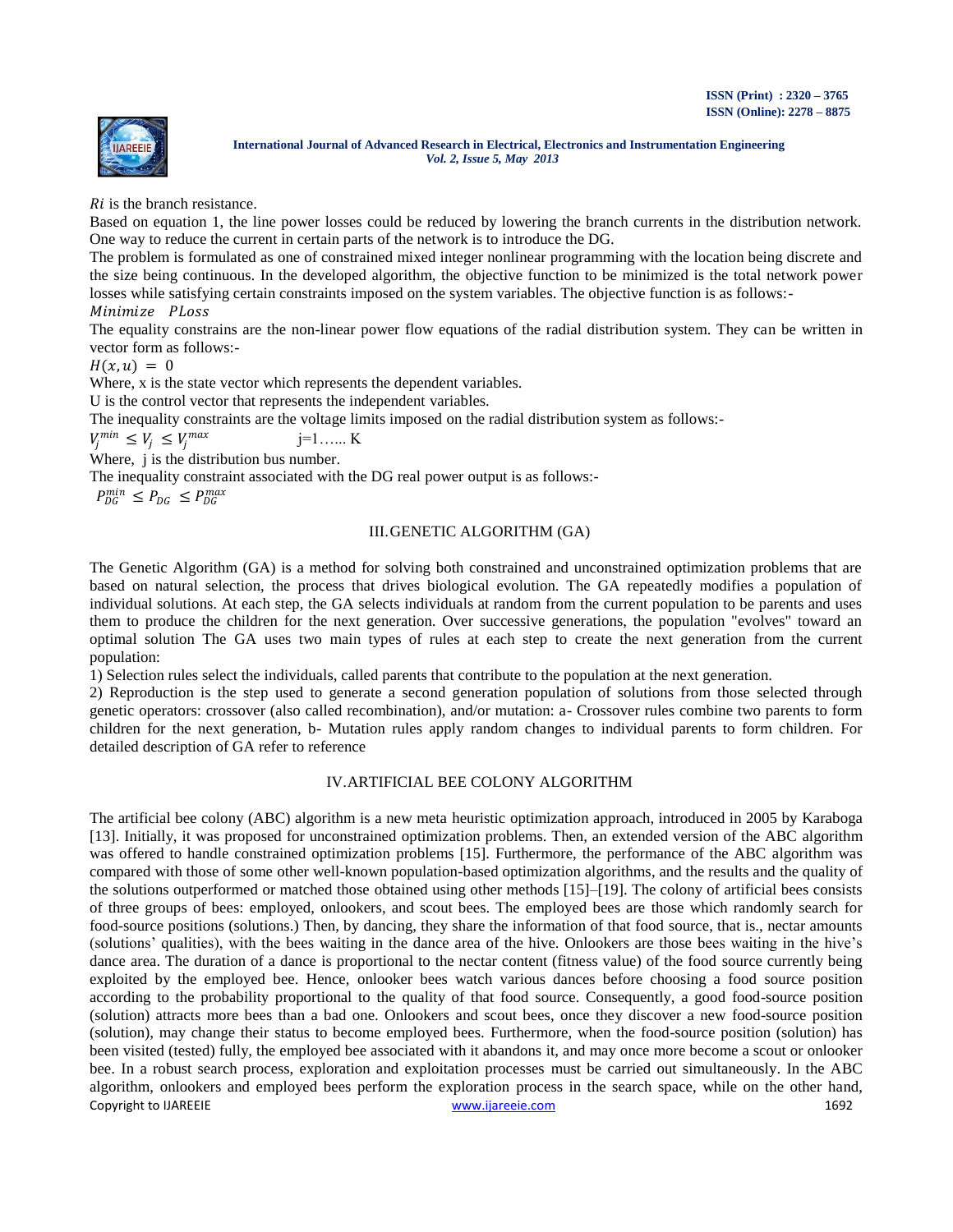

scouts control the exploration process. Inspired by the aforementioned intelligent foraging behavior of the honey bee [13], the ABC algorithm was introduced. One half of the colony size of the ABC algorithm represents the number of employed bees, and the second half stands for the number of onlooker bees. For every food-source's position, only one employed bee is assigned. In other words, the number of food-source positions (possible solutions) surrounding the hive is equal to the number of employed bees. The scout initiates its search cycle once the employed bee has exhausted its food-source position (solution.) The number of trials for the food source to be called "exhausted" is controlled by the *limit* value of the ABC algorithm's parameter. Each cycle of the ABC algorithm comprises three steps: first, sending the employed bee to the possible food-source positions (solutions and measuring their nectar amounts (fitness values); second, onlookers selecting a food source after sharing the information from the employed bees in the previous step; third, determining the scout bees and then sending them into entirely new food-source positions.

The ABC algorithm creates a randomly distributed initial population of solutions  $(i=1, 2, \ldots, E_b)$ , where, i signifies the size of population and  $E<sub>b</sub>$  is the number of employed bees. Each solution Xi is a D-dimensional vector, where D is the number of parameters to be optimized. The position of a food-source, in the ABC algorithm, represents a possible solution to the optimization problem, and the nectar amount of a food source corresponds to the quality (fitness value) of the associated solution. After initialization, the population of the positions (solutions) is subjected to repeat cycles of the search processes for the employed, onlooker, and scout bees( cycle=1,2,……MCN), where MCN is the maximum cycle number of the search process. Then, an employed bee modifies the position (solution) in her memory depending on the local information (visual information) and tests the nectar amount (fitness value) of the new position (modified solution.) If the nectar amount of the new one is higher than that of the previous one, the bee memorizes the new position and forgets the old one. Otherwise, she keeps the position of the previous one in her memory. After all employed bees have completed the search process, they share the nectar information of the food sources and their position information with the onlooker bees waiting in the dance area. An onlooker bee evaluates the nectar information taken from all employed bees and chooses a food source with a probability related to its nectar amount. The same procedure of position modification and selection criterion used by the employed bees is applied

to onlooker bees. The greedy-selection process is suitable for unconstrained optimization problems. However, to overcome the greedy-selection limitation specifically in a constrained optimization problem [13], Deb's constrained handling method [21] is adopted. It employs a tournament selection operator, where two solutions are compared at a time when the following conditions are imposed: 1) any feasible solution is preferred over an infeasible one; 2) among two feasible solutions, the one with better objective function value is preferred; and 3) among two infeasible solutions, the one having the smaller constraint violation is preferred. The probability of selecting a food-source Pi by onlooker bees is calculated as follows:  $P_i = \frac{fitness_i}{\sqrt{E_h}}$ (2)

$$
F_i - \frac{E_b}{\sum_{1=1}^{E_b} f \text{times } s_i}
$$

Where fitness<sub>i</sub> is the fitness value of a solution i and E<sub>b</sub>, and is the total number of food-source positions (solutions) or, in other words, half of the colony size. Clearly, resulting from using (9), a good food source (solution) will attract more onlooker bees than a bad one. Subsequent to onlookers selecting their preferred food-source, they produce a neighbor foodsource position i+1 to the selected one i, and compare the nectar amount (fitness value) of that neighbor i+1 position with the old i position. The same selection criterion used by the employed bees is applied to onlooker bees as well. This sequence is repeated until all onlookers are distributed. Furthermore, if a solution does not improve for a specified number of times (limit), the employed bee associated with this solution abandons it, and she becomes a scout and searches for a new random food-source position. Once the new position is determined, another ABC algorithm cycle MCN starts. The same procedures are repeated until the stopping criteria are met.

In order to determine a neighbouring food-source position (solution) to the old one in memory, the ABC algorithm alters one randomly chosen parameter and keeps the remaining parameters unchanged. In other words, by adding to the current chosen parameter value the product of the uniform variant [-1, 1] and the difference between the chosen parameter value and other "random" solution parameter value, the neighbor food-source position is created. The following expression verifies that:

 $x_{i,j}^{new} = x_{i,j}^{old} + u(x_{i,j}^{old} - x_{k,j})$  (3)

Where  $k\neq 1$  and both are  $\in \{1,2,\ldots,E_b\}$ . The multiplier is a random number between [-1,1] and  $j \in \{1,2,\ldots,D\}$ . In other words, Xij is the  $j<sup>th</sup>$  parameter of a solution Xi that was selected to be modified.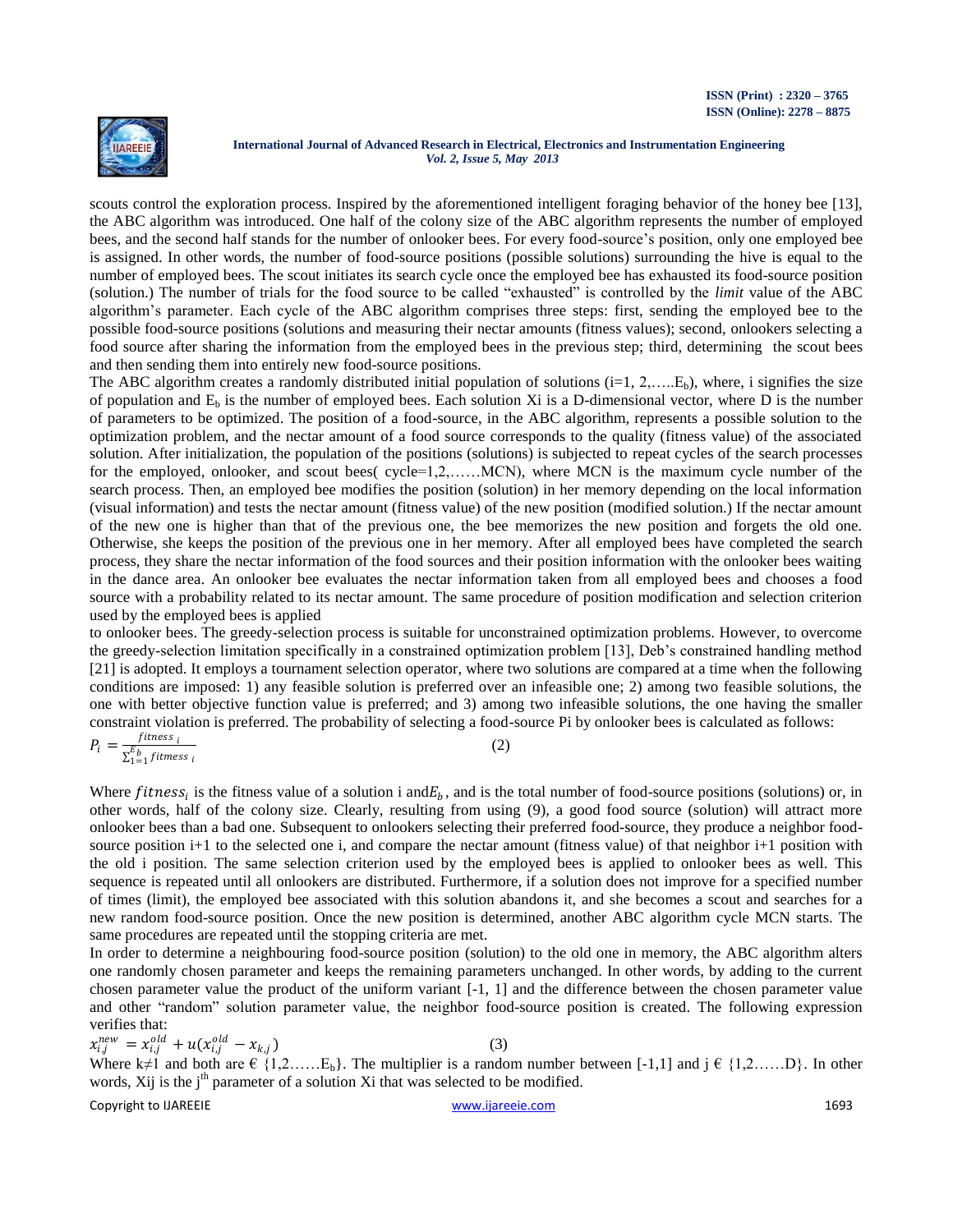

When the food-source position has been abandoned, the employed bee associated with it becomes a scout. The scout produces a completely new food-source position as follows:

 $x_i^{j(new)} = min(x_i^j) + u[\max(x_i^j) - min(x_i^j)]$  $(4)$ where equation applies to all j parameters and u is a random number between[-1,1]. If a parameter value produced using above two equations exceeds its predetermined limit, the parameter can be set to an acceptable value. The value of the parameter exceeding its limit is forced to the nearest (discrete) boundary limit value associated with it. Furthermore, the random multiplier number u is set to be between [0 1] instead of [-1, 1]. Thus, the ABC algorithm has the following control parameters:

1. The colony size CS, that consists of employed bees  $E_b$  plus onlooker bees Eo;

2. The limit value, which is the number of trials for a food-source position (solution) to be abandoned; and

3. The maximum cycle number MCN.

# A. ABC ALGORITHM FOR DG-UNIT APPLICATION PROBLEM

The flowchart of the ABC algorithm is illustrated in Fig. 2.

The solution steps of the proposed ABC algorithm for DG-unit application are described as follows steps.

1) Initialize the food-source positions xi (solutions population), where  $i$ - $(1, 2, \ldots, E_b$ . The xi solution form is as follows.

2) Calculate the nectar amount of the population by means of their fitness values using fitness.

f itness<sub>i</sub> =  $\frac{1}{1 + \alpha h^i}$  $1+ obj\_func_i$ 

 $(5)$ 

Where,  $obj\_func_i$  represents the response of Objective Function at solution i.

3) Produce neighbor solutions for the employed bees by using (3) and evaluate them as indicated by 2.

4) Apply the selection process.

5) If all onlooker bees are distributed, go to Step 9). Otherwise, go to the next step.

6) Calculate the probability values pi for the solutions xi using (2).

7) Produce neighbor solutions for the selected onlooker bee, depending on the value, using (3) and evaluate them as Step 2) indicates.

8) Follow Step 4).

9) Determine the abandoned solution for the scout bees, if it exists, and replace it with a completely new solution sing (4) and evaluate them as indicated in Step 2).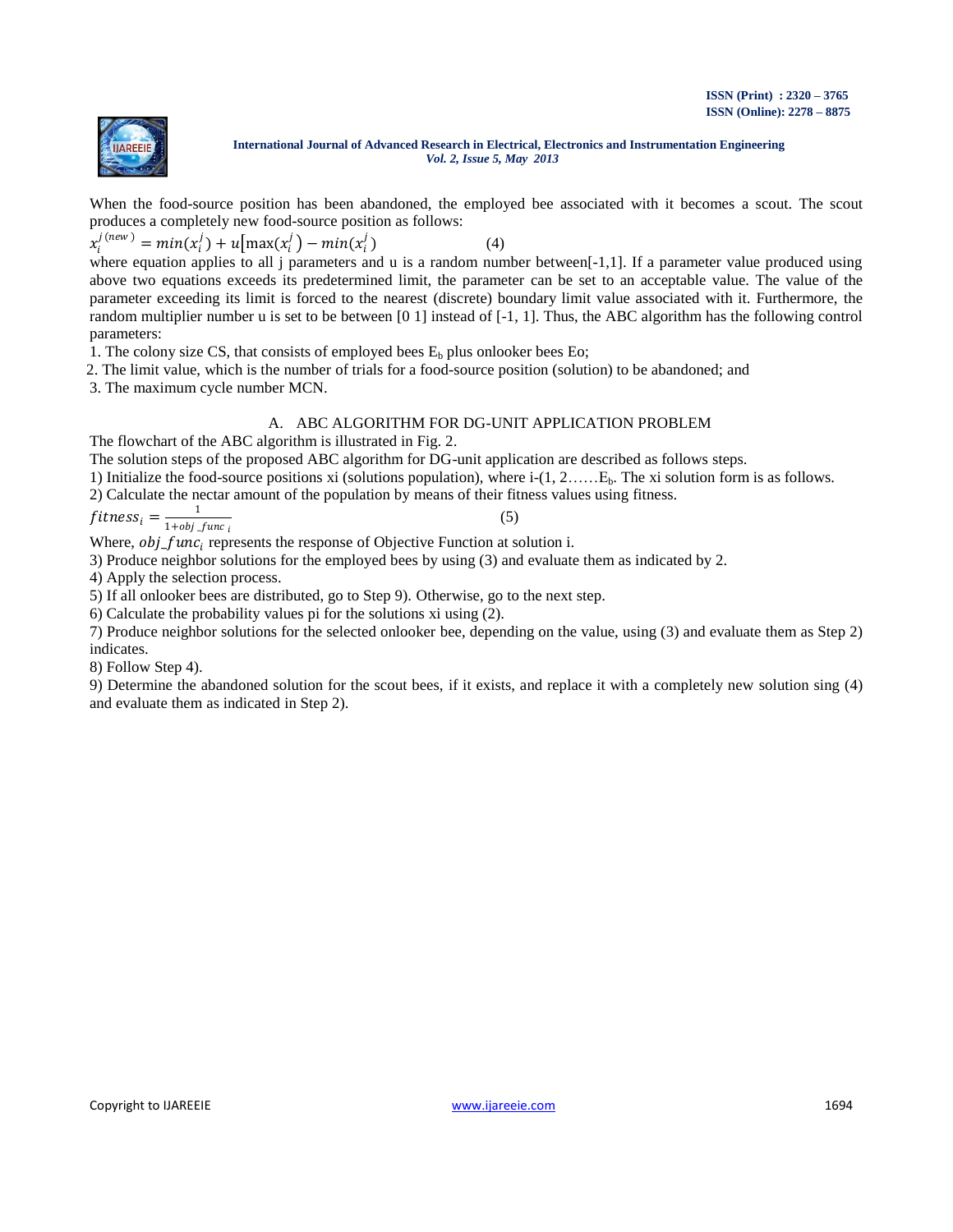



Fig 1: Flowchart of ABC Algorithm

# V. HYBRID PARTICLE SWARM OPTIMIZATION APPROACH

In 1995, Kennedy and Eberhart first introduced the PSO method, motivated with the social behavior of organisms such as fish schooling and bird flocking. PSO, as an optimization tool, provides a population based search procedure in which individuals called particles change their positions (states) with time. In a PSO system, particles fly around in a multidimensional search space. During flight, each particle adjusts its position according to its own experience, and the experience of neighboring particles, making use of the best position encountered by itself and its neighbors. The swarm direction of a particle is defined by the set of particles neighboring the particle and its history experience.

Let x and v denote a particle coordinates (position) and its corresponding flight speed (velocity) in a search space, respectively. Therefore, the ith particle is represented as  $xi = (xi1 + xi2 ... xid)$  in the d dimensional space. The best previous position of the ith particle is recorded and represented as

 $\text{pbest}_i = (\text{pbest}_{i1}, \text{pbest}_{i2}, \dots \dots \dots \text{pbest}_{id})$ 

The index of the best particle among all the particles in the group is represented by  $gbest_d$  the rate of the velocity for particle i is represented as

 $vi = (vi1, vi2, ..., vid).$ 

The modified velocity and position of each particle can be calculated using the current velocity in distance from pbest<sub>id</sub> to  $gbest<sub>d</sub>$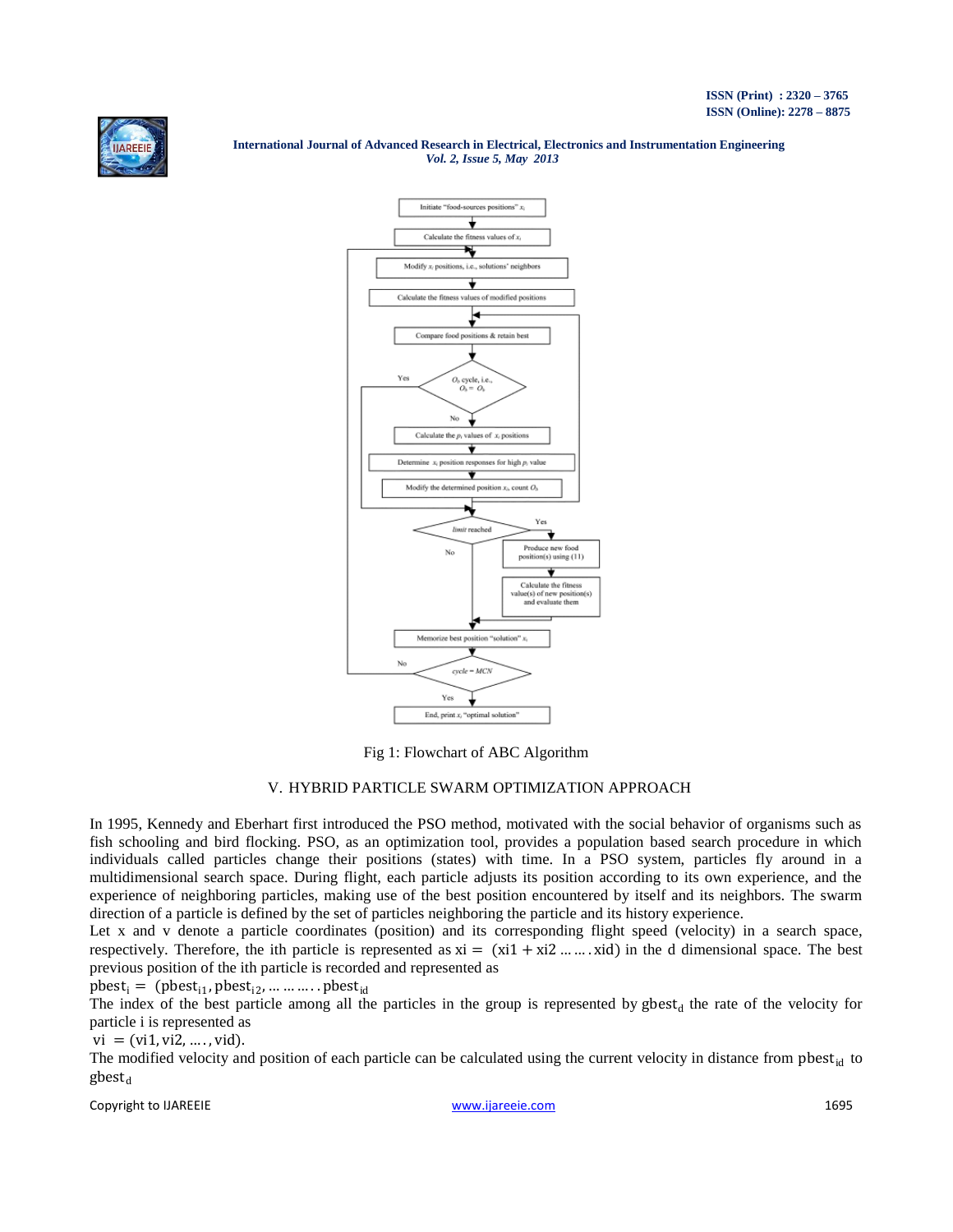

$$
V_{id}^{(t+1)} = w.V_{id}^t + C_1 * rand() * (pbest_{id} - X_{id}^t) + C_2 * rand() * (gbest_{id} - X_{id}^t)
$$
  
\n
$$
X_{id}^{t+1} = X_{id}^t + V_{id}^{t+1}
$$
  
\n
$$
i = 1, 2, ..., \quad d = 1, 2, ..., m
$$
  
\n(7)

Where: n is the number of particles in a group. m is the number of members in a particle. t is the pointer of iterations. w is the inertia weight factor.  $C_1$  and  $C_2$ are two uniform random values in the range [0,1].

 $V_i^{(t)}$  is the velocity of the particle i at iteration t

$$
v_d^{min} \le v_{id}^{(t)} \le v_d^{max}
$$

 $X_i^{(t)}$  is the current position of particle i at iteration t. in the above procedures, the parameter  $V^{max}$  determines the resolution, or fitness, with which regions are to be searched between the present position and the target position. If  $V^{max}$  is too high, particles might fly past good solutions. If V<sup>max</sup> is too small, particles may not explore sufficiently beyond local solutions. In many experiences with PSO, V<sup>max</sup> was often set at 10-20% of the dynamic range of the variable on each dimension. The constants  $C_1$  and  $C_2$  represent the weighing of the stochastic acceleration terms that pull each particle toward the pbest and gbest positions. Low values allow particles to roam far from the target regions before being tugged back. On the other hand, high values result in abrupt movement towards, or past, target regions. Hence the acceleration constants  $C_1$  and  $C_2$  were often set to be 2.0 according to past experiences. Suitable selection of inertia weight w provides a balance between global and local explorations, thus requiring less iteration on average to find a sufficiently optimal solution. As originally developed, W often decreases linearly from about 0.9 to 0.4 during a run.

In general, the inertia weight w is set according to the following equation:

$$
W = W_{\text{max}} * \frac{(W_{\text{max}} - W_{\text{min}} \underline{\phi})}{\text{itermax}} * \text{iter}
$$
\n
$$
(8)
$$

where:  $W_{max}$  is the initial weight,  $W_{min}$  is the final weight, iter is the current iteration number, and itermax is the maximum iteration number.

The PSO algorithm can be summarized in the following steps:

- 1) Randomly initialize a swarm with feasible discrete position vectors.
- 2) Randomly assign a suitable velocity vector to each particle.
- 3) Record the fitness of the entire population.
- 4) Determine the best particle performance among the group.
- 5) Update velocity and position vectors according to (6) and (7) for each particle.
- 6) Discrete the position vector.
- 7) If any particle flies outside the feasible solution space, restore the particle to its best previously achieved feasible solution.
- 8) Repeat steps  $1 7$  until maximum number of iterations is reached.

# VI.CLONAL SELECTION ALGORITHM (CSA)

The Artificial Immune System (AIS) is a powerful computational intelligence method based on the biological immune system and the natural defense mechanism of human body. When an antigen such as a bacterium, a virus, etc. invades in the body, the biological immune system will select the antibodies, which can Clonal Selection Algorithms (CSA), which are most commonly applied to optimization and pattern recognition domains, are a class of algorithms inspired by the Clonal selection theory which has become a widespread accepted model for how the immune system responds to infections. CSA is an integrated part of Artificial Immune System (AIS), which explains how an immune response is mounted when a nonself antigen is recognized by the B cells. It is an evolutionary algorithm, where, during evolution, the antibodies which can recognize the antigens proliferate by cloning. The general steps involved in CSA are as follows:

Step 1: To create a population P of random solutions to the given problem.

Step 2: To evaluate the fitness of each member by using equation (2) According to the Clonal selection principle, the affinity maturation process is from producing low-affinity *'* to high affinity *'*. the higher the system cost is, the larger the affinity is. Therefore, the affinity for use in the CSA is evaluated by  $Affinity \perp = Fittness \perp i$ 

Step 3: To rank the population by fitness.

Step 4: While termination condition not met: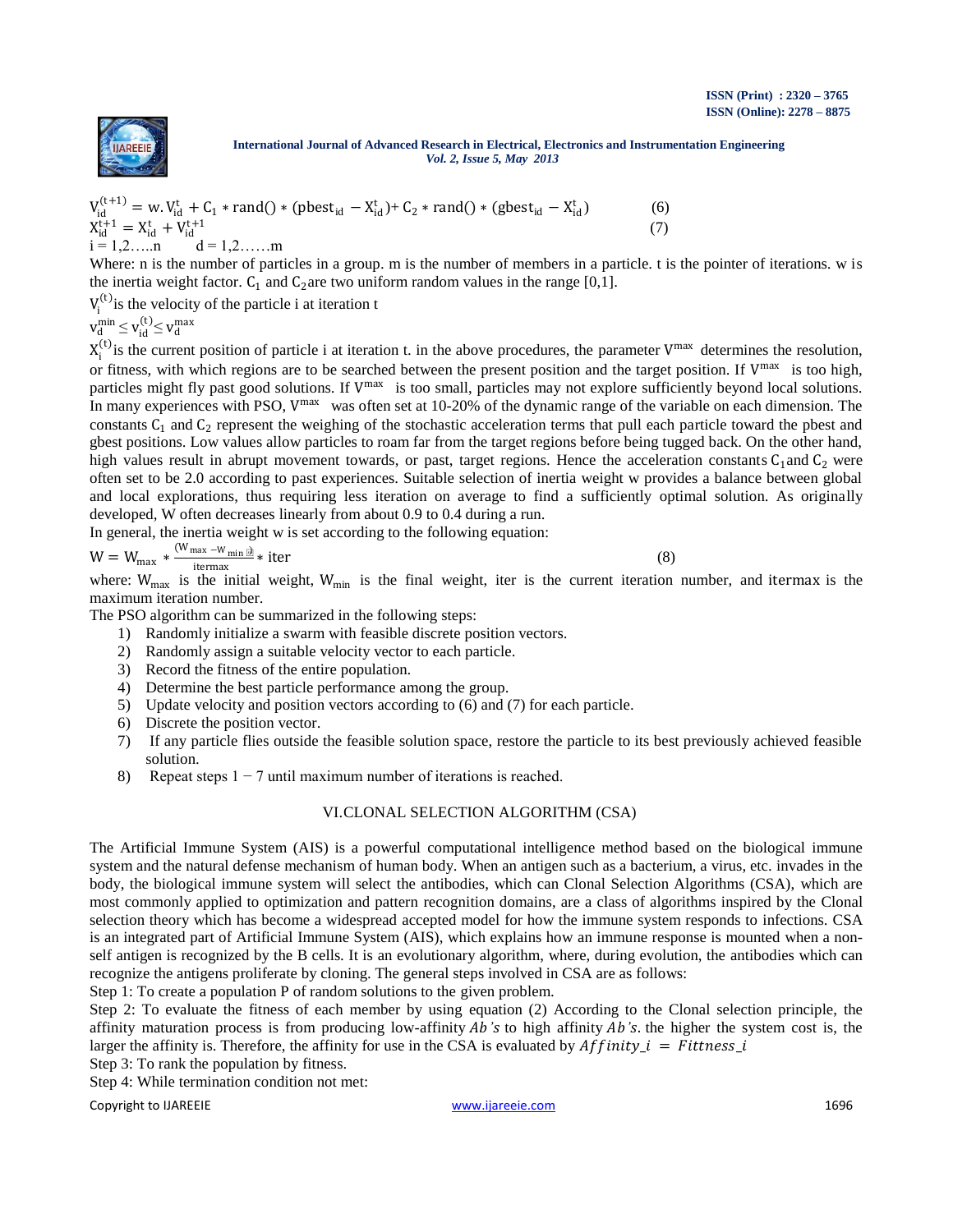

Step 5: To take the fittest N population members.

Step 6: All population members are ranked based on affinity from high to low. A set C of clones are generated proportionally to the affinities of the Ab's in the population given by

$$
N_C = \sum_{rank_i} round\left(\frac{\beta * N}{rank_i}\right) \tag{9}
$$

Where, Nc number of clones in each set;

β multiplying factor;

r number of selected ranks; ranki 1 for highest affinity, 2 for second highest affinity, and so on.

Step 7: To evaluate the fitness of the cloned members of N by using equation (2).

Step 8: To mutate each clone inversely proportionally to its fitness. The mutation rate is selected to be proportional to individual affinities as given in

$$
\alpha=e^{-\rho*f}
$$

Where, α mutation rate; ρ decay factor of the mutation rate and f antigenic (Ag) affinity.

The process of mutation is given by (7) developed in

 $C \times = C + \alpha \times \text{rann } \times C + \alpha \times \text{rand } \alpha \times (C - A_b \text{best})$  (11)

Where,  $C^*$  is the mutated clones and Abbest is the antibody with highest affinity.

Step 9: Given P and the mutated clones, to choose the best P members and form a new population.

# VII.BACTERIAL FORAGING OPTIMIZATION ALGORITHM

This procedure called foraging is crucial in natural selection, since the animals with poor foraging strategies are eliminated, and successful ones tend to propagate. Hence, to survive, an animal or a group of animals must develop an optimal foraging policy. Some of the most successful foragers are bacteria like the E Coli, which employs chemical sensing organs to detect the concentration of nutritive or noxious substances in its environment. The bacteria then moves through the environment by a series of tumbles and runs, avoiding the noxious substances and getting closer to food patch areas in a process called Chemotaxis. Besides, the bacteria can secrete a chemical agent that attracts its peers, resulting in an indirect form of communication.

The foraging strategy is governed basically by four processes namely Chemotaxis, Swarming, Reproduction, Elimination and Dispersal

a. Chemotaxis :Chemotaxis process is the characteristics of movement of bacteria in search of food and consists of two processes namely swimming and tumbling. A bacterium is said to be 'swimming' if it moves in a predefined direction, and 'tumbling' if moving in an altogether different direction. Let j be the index of Chemo tactic step, k be the reproduction step and l be the elimination dispersal event. Let is the position of ith bacteria at jth chemo tactic step, kth reproduction step and lth elimination dispersal event. The position of the bacteria in the next chemo tactic step after a tumble is given by-

$$
\Theta^{i}(j+1,k,l) = \Theta^{i}(j,k,l) + C(i) * \frac{\Delta(i)}{\sqrt{\Delta^{T}(i) * \Delta(i)}}
$$
(12)

If the health of the bacteria improves after the tumble, the bacteria will continue to swim to the same direction for the specified steps or until the health degrades.

b. Swarming : Bacteria exhibits swarm behavior i.e. healthy bacteria try to attract other bacteria so that together they reach the desired location (solution point) more rapidly. The effect of Swarming is to make the bacteria congregate into groups and move as concentric patterns with high bacterial density. Mathematically swarming behavior can be modeled as-

$$
J_{cc}(\Theta, p(j,k,l)) = \sum_{i=1}^{n} J_{cc}(\Theta, \Theta^{i}(j,k,l)) = \sum_{i=1}^{S} [-d_{attract} \exp[\mathcal{C}] - W_{attract} \sum_{i=1}^{n} (\Theta_{m} - \Theta^{i}_{m}) 2 ]
$$
  
+
$$
\sum_{i=1}^{S} [-h_{repellent} \exp[\mathcal{C}] - W_{repellant} \sum_{i=1}^{n} (\Theta_{m} - \Theta^{i}_{m})
$$
(13)

c. Reproduction : In this step, population members who have had sufficient nutrients will reproduce and the least healthy bacteria will die. The healthier half of the population replaces with the other half of bacteria which gets eliminated, owing to their poorer foraging abilities. This makes the population of bacteria constant in the evolution process.

d. Elimination and Dispersal : In the evolution process a sudden unforeseen event may drastically alter the evolution and may cause the elimination and/or dispersion to a new environment. Elimination and dispersal helps in reducing the behavior of stagnation i.e. being trapped in a premature solution point or local optima.

Copyright to IJAREEIE [www.ijareeie.com](http://www.ijareeie.com/) 1697

(10)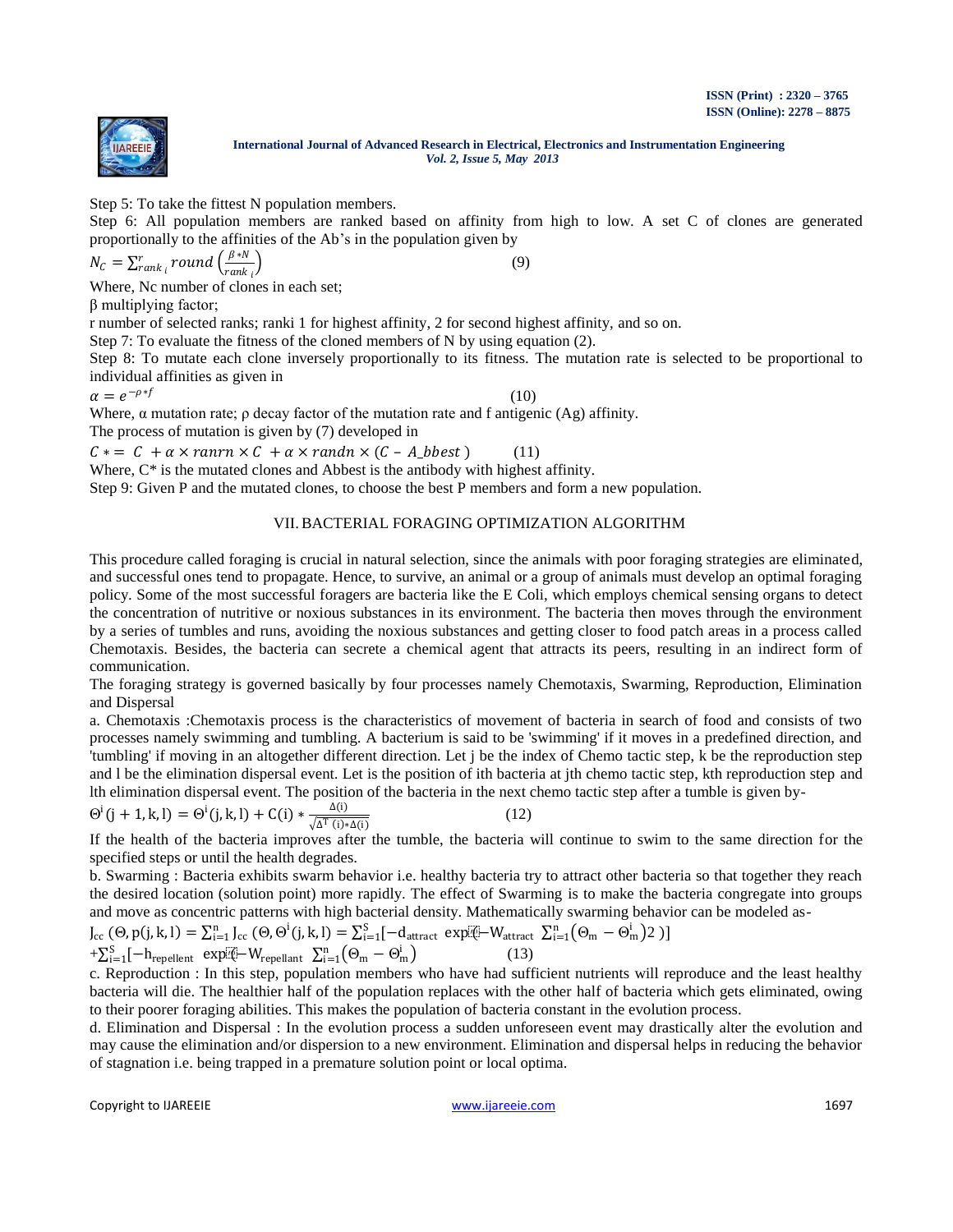

#### VIII. FIREFLY ALGORITHM

Firefly Algorithm (FA) is invented by *Xin-She Yang* for solving multimodal optimization problem. The development of FA is based on flashing behavior of fireflies. There are about two thousand firefly species where the flashes often unique for a particular species. The flashing light is produced by a process of bioluminescence where the exact functions of such signaling systems are still on debating. Nevertheless, two fundamental functions of such flashes are to attract mating partners (communication) and to attract potential prey. For simplicity, the following three ideal rules are introduced in FA development, 1) all fireflies are unisex so that one firefly will be attracted to other fireflies regardless of their sex, 2) attractiveness is proportional to their brightness, thus for any two flashing fireflies, the less brighter one will move towards the brighter one, 3) the brightness of a firefly is affected by the landscape of the objective function. For maximization problem, the brightness can simply be proportional to the value of the objective or fitness function. The basic steps of the FA can be summarized as the pseudo code is depicted.



Fig 2: Flow of optimal allocation of DG using FA

### A. FA FOR OPTIMAL ALLOCATION OF DG

In this section, FA is proposed to find the optimal location and size of DG unit in the distribution system to minimize the total loss in the system. By minimizing the loss, the voltage profile at each bus is also expected to be improved. The variables of the optimal allocation of DG are coded as follows:  $x = [x_{1L}, x_{1S}, ..., ..., x_{nL}, x_{nS}]$ 

Where L indicates the location of DG, S indicates the size of DG and n is the number of DG unit that need to be installed in the system. These variables then are included in the data of load flow and the load flow is executed to obtain the total loss of the system. The procedure to obtain the optimal allocation of DG requires load flow to be run iteratively. After obtaining the best location and size of DG simultaneously, the procedure is stopped. The objective function,  $f(x)$  is the results of the total loss of the system, PLoss to be minimized, as follows:

#### $f(x) = \min[\sum_{j=1}^{line} Ploss]$ (14)

Where, *line* is number of transmission lines in the distribution system. The process of incorporating the FA into optimal allocation of DG is shown.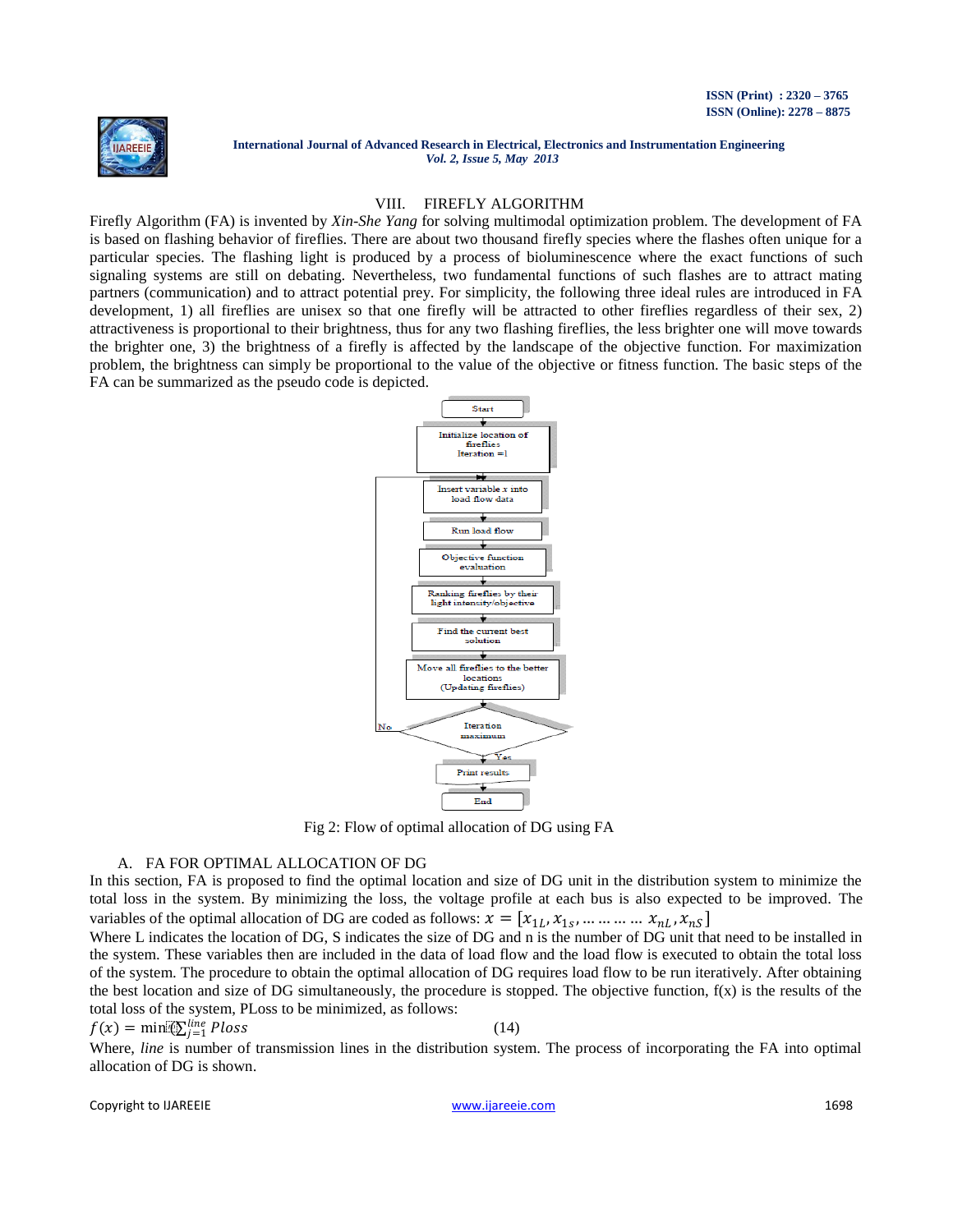

# IX. ANT COLONY OPTIMIZATION (ACO)

The general ACO algorithm derived from the behavior of real ants is illustrated in The procedure of the ACO algorithm manages the scheduling of three activities. The first step consists mainly in the initialization of the pheromone trail. In the iteration (second) step, each ant constructs a complete solution to the problem according to a probabilistic state transition rule. The state transition rule depends mainly on the state of the pheromone. The third step updates quantity of pheromone; a pheromone updating rule is applied in two phases. First is an evaporation phase where a fraction of the pheromone evaporates, and then there is a reinforcement phase increasing amount of pheromone on path with high quality solutions. This process is iterated until a stopping criterion is reached.

Several different ways have been proposed to translate the above principles into a computational procedure to solve the optimization problem. The optimization approach proposed for in this paper is based on the ACO algorithm presented in and outlined in the next subsection.

Applying ACO to DG Placement Problem

Main steps of proposed ACO algorithm are listed below:

Step1) Graph representation of search space First of all, we seek to devise a representation structure that is suitable for ants to search for solutions to the problem. The searching space of the problem is shown

$$
P_{ij}(t) = \frac{\left[\tau_{ij}(t)\right]}{\sum_{h \in \Delta_i} \left[\tau_{ij}(t)\right]}
$$

(15)

All possible candidate capacity values in site n are represented by the states in the searching space in correspondence to stage n. The number of stages for each load level is equal to the number of candidate nodes of distribution system for DG placement. So, total number of stages is equal to  $($  nld  $\times$  ncd). A solution to the problem is produced after an ant completes its decision process for the sub-paths forming a tour.

Step2) ACO initialization: In the beginning of ACO algorithm, the pheromone values of edges in search space are all initialized to a constant value  $\tau$ 0 > 0. This initialization causes ants choose their paths randomly and therefore, search the solution space more effectively.

Step3) Ant dispatch: In this step, the ants are dispatched and solutions are constructed based on the level of pheromone on edges. Each ant will start its tour at the home colony and choose one of the states in the next stage to move according to following transition probability. Where,  $\tau i j(t)$  is the total pheromone deposited on edge ij at iteration t, and  $\Delta i$  represents the set of available edges which ant can choose at state i. After each ant ends its tour, a new solution for DG placement is generated which must be evaluated using fitness function.

Step4) Fitness function following update rule in our study: In this step, the fitness of tours generated by ants is assessed based on fitness function. The fitness function of the problem is defined as the inverse of the total cost (1) plus a penalty factor to the infeasible solutions (i.e., the ones violating the constraints). To speed up the convergence properties of algorithm and at the same time, to use the information that may still be useful in rejected tours, this penalty factor is linearly increased (through iterations) from zero toward a very high value.

Step5) Pheromone update:The aim of the pheromone value update rule is to increase the pheromone values on solution components that have been found in high fitness solutions. Also, from a practical point of view, pheromone evaporation is needed to avoid a too rapid convergence of the algorithm toward a sub-optimal region. It implements a useful form of forgetting, favoring the exploration of new areas in the search space. We use the

$$
r_{ij}(t+1) = \begin{cases} \max\Bigl\{ (1-\rho)r_{ij}(t) + Q \cdot F(\Omega_B(t)), r_{\min}(t) \Bigr\} \\ \quad if (i, j) \in \Omega_B(t), \\ \max\Bigl\{ (1-\rho)r_{ij}(t), r_{\min}(t) \Bigr\} \\ \quad otherwise \end{cases}
$$
(16)

Copyright to IJAREEIE [www.ijareeie.com](http://www.ijareeie.com/) 1699 where,  $0 \le \rho \le 1$  is pheromone evaporation rate.  $\Omega_B(t)$  is the best tour found until the end of iteration t, which is stored in a specific list variable and replaced each time some ant finds a tour with better quality function value.  $F(\Omega_B(t))$  is the quality function value corresponding to  $\Omega_B(t)$ . Q is a heuristic variable which control amount of pheromone addition on the best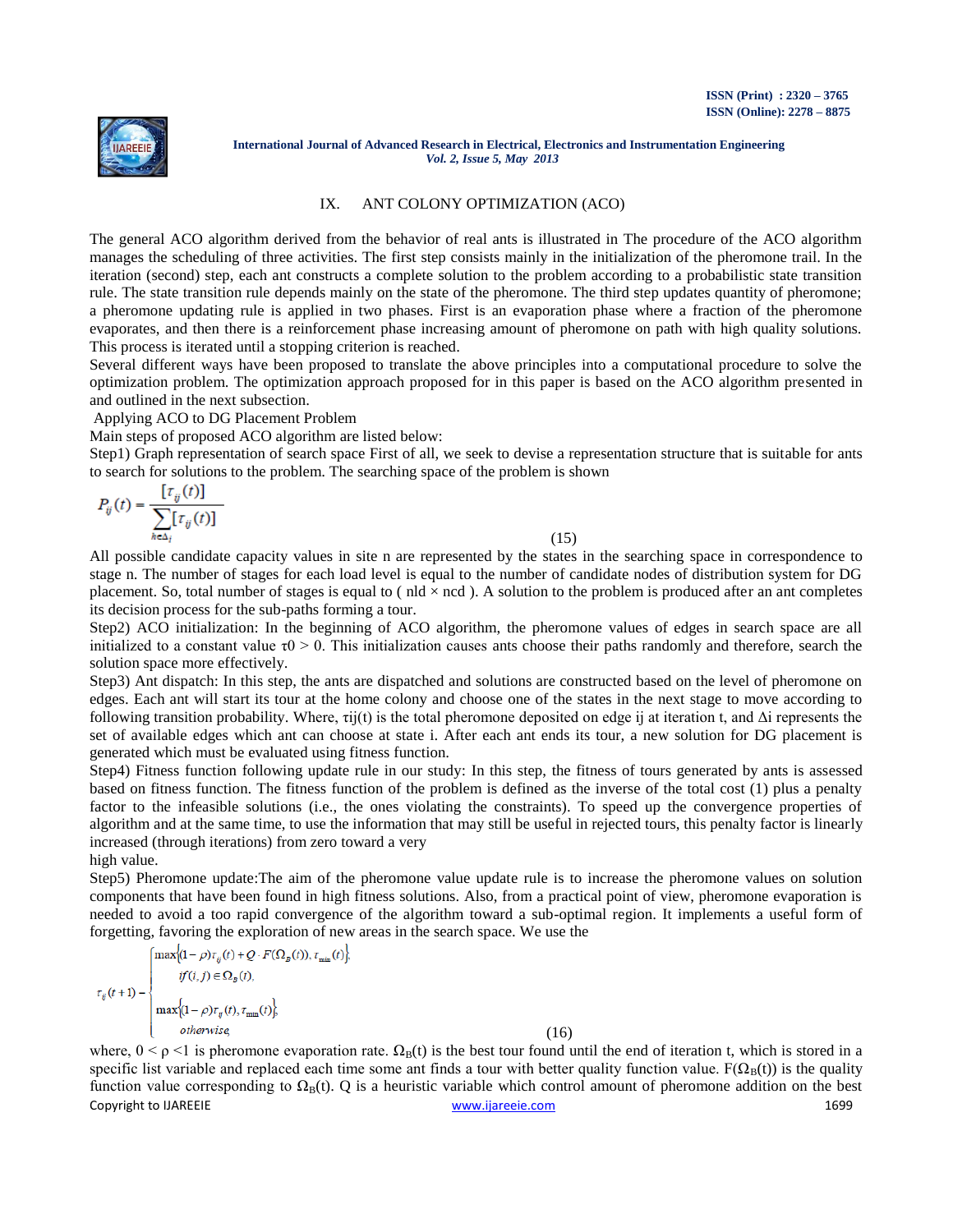

tour. τmin(t) is lower bound of pheromone which results in a small probability for an ant to choose a certain edge; still the probability will be greater than zero. This lower bound is a function of the iteration counter as bellow:

$$
\tau_{\min}(t) = \tau_{\min}\left(1 - \frac{t}{t_{\max}}\right) \tag{17}
$$

where, τmin is initial lower bound of pheromone.

Step6) Convergence determination: The steps 3-5 continue until the iteration counter reaches the predefined maximum number which determines experimentally. The best tour selected among all iterations implies the optimal DG placement solution. Fig. 3 shows the flowchart of the proposed ACO-based solution techniques.



Fig 3: Flowchart of DG using ACO

### X. REVIEW OF CASE STUDY

 Anisa Shereen[8] proposes a Genetic Algorithm (GA) based technique for the optimal allocation of Distributed Generation (DG) units in the power systems. In this paper the main aim is to decide optimal number, type, size and location of DG units for voltage profile improvement and power loss reduction in distribution network. GA fitness function is introduced including the active, reactive power losses and the cumulative voltage deviation variables with selecting weight of each variable. Two types of DGs are considered and the distribution load flow is used to calculate exact loss. Load flow algorithm is combined appropriately with GA till access to acceptable results of this operation. The effectiveness of the proposed methodology was tested on Standard IEEE33 bus system and found maximum loss reduction for each of two types of optimally placed multi-DGs. In this paper a Genetic Algorithm for optimal placement of multi-DG is proposed which efficiently minimizes the total real power loss, satisfying transmission line limits and constraints. The proposed methodology is so fast and efficient and at the same time so accurate in determining the size, type, number and location of  $DG$  unit(s).

 Ziari, G. Ledwich et al [2] proposes that the placement and sizing of DGs are optimized using a combination of Discrete Particle Swarm Optimization (DPSO) and Genetic Algorithm (GA). This increases the diversity of the optimizing variables in DPSO not to be trapped in a local minimum. The objective of this paper is to minimize the loss and to improve the reliability at lowest cost. The constraints are the bus voltage, feeder current and the reactive power flowing back to the source side.

 Hossam et al [7] addresses the optimization problem of integration of Distributed Generation (DG) in distribution networks. Three Genetic Algorithms (GAs) have been developed to minimize the power losses of the system. The First GA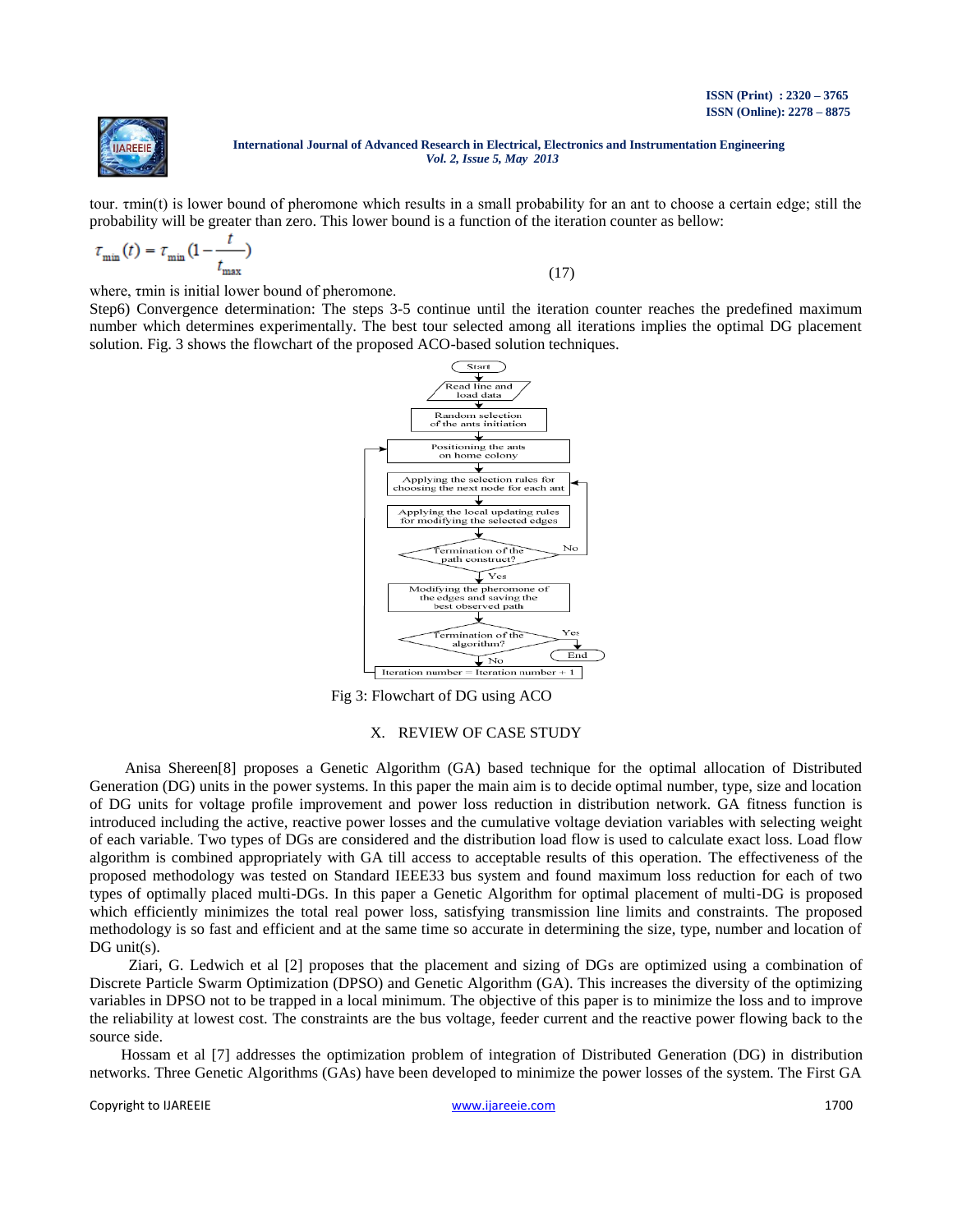

enables the optimal sizing of the DG units given their locations. Alternatively, the second GA determines the optimal locations of the DG units assuming equal sizes of the units. The third GA enables the determination of both optimal sizes, on discrete values, and optimal locations. The results prove the effectiveness of the developed genetic algorithms in finding the optimal penetration level and optimal locations and sizes of the DG units to yield minimum losses of the system.

 AlHajari et al [1] presents a novel particle swarm optimization based approach to optimally incorporate a distribution generator into a distribution system. The proposed algorithm combines particle swarm optimization with load flow algorithm to solve the problem in a single step, i.e. finding the best combination of location and size simultaneously. In the developed algorithm, the objective function to be minimized is the total network power losses while satisfying the voltage constraints imposed on the system. It is formulated as constrained mixed integer nonlinear programming problem with the location being discrete. The 69−bus radial distribution system has been used to validate the proposed method.

 Sulaiman, et al presents an application of Firefly Algorithm (FA) in determining the optimal location and size of Distributed Generation (DG) in distribution power networks. FA is a meta-heuristic algorithm which is inspired by the flashing behavior of fireflies. The primary purpose of firefly's flash is to act as a signal system to attract other fireflies. In this paper, IEEE 69-bus distribution test system is used to show the effectiveness of the FA. Comparison with other method is also given. The comparison with GA also has been conducted to see the performance of FA where it is as good as GA in solving the optimal allocation problem.

 Vahid Rashtch et al [11] proposes an approach based on Bacterial Foraging Algorithm (BFA) for optimal placement of Distribution Generations (DGs). The optimal sitting and sizing of distributed generation is formulated as a multi-objective function including the network power losses minimization and voltage profile improvement. BFA algorithm has been employed to optimize the problem. To demonstrate the effectiveness of the proposed approach, it has been applied to 33 and 69 bus systems. The results of the proposed approach are compared with those of Genetic Algorithm (GA) and also Shuffled Frog Leaping Algorithm (SFLA) to reveal its strong performance. The proposed BFA algorithm for optimal placement of DG is easy in performance without additional computational complexity. The capability of the proposed approach is tested on 33 and 69 bus systems to minimize the losses, increase the voltage stability and improve the voltage profile. The simulation results show that the BFA yields has better convergence characteristics and performance compared with the other heuristic methods such as GA and SFLA. Also the proposed technique exhibits a higher capability in finding optimum solutions by taking into account the active power and reactive power losses for objective function.

 Fahad S.et al [3] presents a new optimization approach that employs an artificial bee colony (ABC) algorithm to determine the optimal DG-unit's size, power factor, and location in order to minimize the total system real power loss. The ABC algorithm is a new metaheuristic, population-based optimization technique inspired by the intelligent foraging behavior of the honeybee swarm. To reveal the validity of the ABC algorithm, sample radial distribution feeder systems are examined with different test cases. Furthermore, the results obtained by the proposed ABC algorithm are compared with those attained via other methods. The outcomes verify that the ABC algorithm is efficient, robust, and capable of handling mixed integer nonlinear optimization problems. The ABC algorithm has only two parameters to be tuned. Therefore, the updating of the two parameters towards the most effective values has a higher likelihood of success than in other competing metaheuristic methods. The proposed ABC algorithm successfully achieved the optimal solutions at various test cases, as the exact and "exhaustive" ABC algorithms prove. The results of the proposed ABC algorithm were compared with those attained by other methods. Among all test cases, test case 2 had the maximum power loss reductions as well as voltage improvements.

 Hamid Falaghi et al [4] Distributed generation (DG) placement is addressed in this paper. A cost based model to find the optimal size and location of distributed generation sources in a power distribution system is proposed in which the objective is defined as minimization of DG investment cost and total operation cost of the system. The proposed objective function and its constraints form an optimization problem which is solved using ant colony optimization (ACO) as the optimization tool. Application example is presented to demonstrate the effectiveness of the proposed methodology. A specialized ACO was employed as the solution tool of the optimization problem. The proposed DG placement algorithm has been tested in a typical distribution system. The obtained results show that the DG placement DG placement not only reduces the operating costs but also improves quality and reliability of the customers' service. Also, it can eliminate violation of voltage and loading constraints. This effect of DG placement on distribution system is the main motivation behind DG inclusion in power distribution system planning.